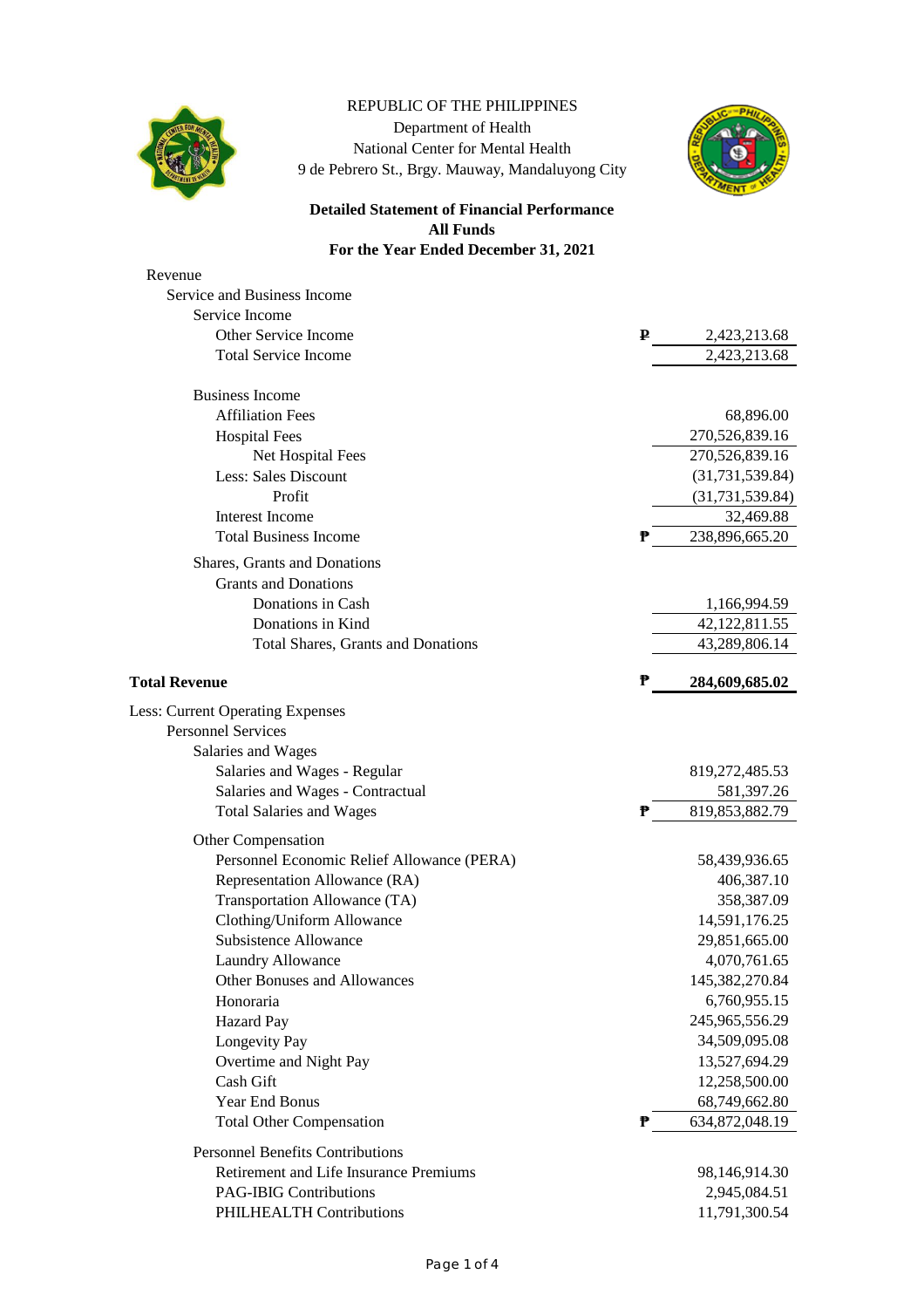| <b>Employees Compensation Insurance Premiums</b>          | 2,937,899.24          |
|-----------------------------------------------------------|-----------------------|
| <b>Total Personnel Benefits Contributions</b>             | ₱<br>115,821,198.59   |
| <b>Other Personnel Benefits</b>                           |                       |
| <b>Terminal Leave Benefits</b>                            | 29,494,374.79         |
| <b>Other Personnel Benefits</b>                           | 25,841,707.27         |
| <b>Total Other Personnel Benefits</b>                     | 55,336,082.06         |
| <b>Total Personnel Services</b>                           | ₱<br>1,625,883,211.63 |
| Maintenance and Other Operating Expenses                  |                       |
| <b>Travelling Expenses</b>                                |                       |
| Travelling Expenses - Local                               | 678,074.00            |
| <b>Total Travelling Expenses</b>                          | ₱<br>678,074.00       |
| Training and Scholarship Expenses                         |                       |
| <b>Training Expenses</b>                                  | 7,590,017.17          |
| <b>Total Training and Scholarship Expenses</b>            | 7,590,017.17<br>₱     |
| Supplies and Material Expenses                            |                       |
| <b>Office Supplies Expenses</b>                           | 5,572,289.87          |
| <b>Accountable Forms Expenses</b>                         | 85,325.94             |
| <b>Food Supplies Expenses</b>                             | 215,086,819.13        |
| Drugs and Medicines Expenses                              | 200, 424, 236.52      |
| Medical, Dental and Laboratory Supplies Expenses          | 77,090,483.76         |
| Fuel, Oil and Lubricants Expenses                         | 1,576,846.94          |
| Other Supplies and Materials Expenses                     | 22,601,673.71         |
| <b>Total Supplies and Materials Expenses</b>              | ₱<br>522,437,675.87   |
| Semi-Expendable Expenses                                  |                       |
| Semi-Expendable Furniture and Fixtures and Books Expenses | 483,385.50            |
| Semi-Expendable Machinery and Equipment Expenses          | 2,087,888.54          |
| Total Semi Expendable Expenses                            | ₱<br>2,571,274.04     |
| <b>Utility Expenses</b>                                   |                       |
| <b>Water Expenses</b>                                     | 29,765,771.78         |
| <b>Electricity Expenses</b>                               | 31,836,546.85         |
| <b>Total Utility Expenses</b>                             | ₱<br>61,602,318.63    |
| <b>Communication Expenses</b>                             |                       |
| Postage and Courier Services                              | 232,777.96            |
| <b>Telephone Expenses</b>                                 | 2,510,898.92          |
| <b>Internet Subscription Expenses</b>                     | 2,157,192.26          |
| Cable, Satellite, and Radio Expenses                      | 35,026.00             |
| <b>Total Communication Expenses</b>                       | 4,935,895.14<br>₱     |
| Awards/Rewards and Prizes                                 |                       |
| Awards/Rewards Expenses                                   | 501,200.00            |
| <b>Total Awards/Rewards and Prizes</b>                    | 501,200.00            |
|                                                           |                       |
| <b>Professional Services</b>                              |                       |
| <b>Legal Services</b>                                     | 6,860.00              |
| <b>Auditing Services</b>                                  | 648,471.42            |
| <b>Consultancy Services</b>                               | 3,420,775.00          |
| <b>Other Professional Services</b>                        | 34,861,584.75         |
| <b>Total Professional Services</b>                        | ₱<br>38,937,691.17    |
|                                                           |                       |

General Services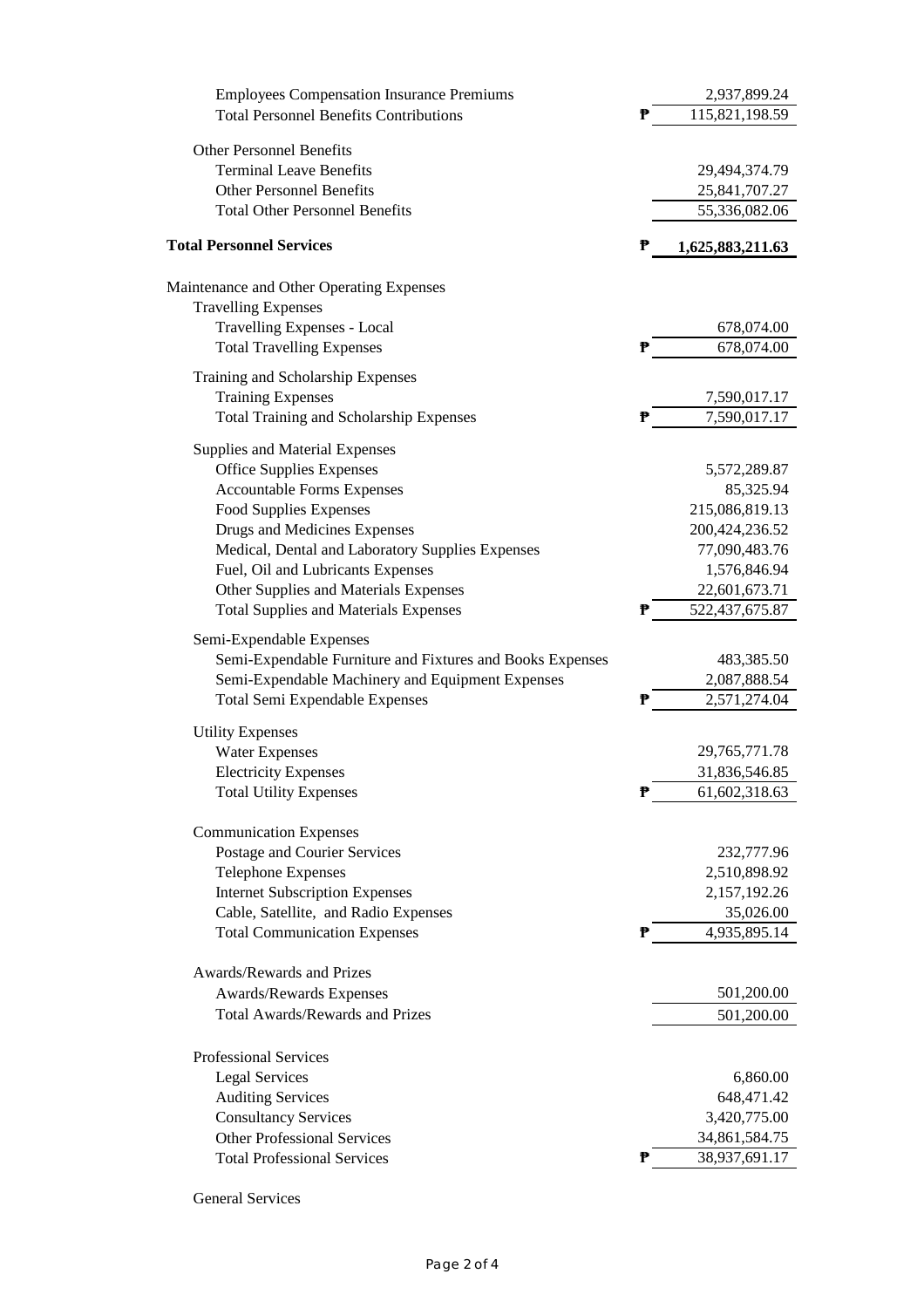| <b>Environment/Sanitary Services</b>                                                                    | 4,272,954.00                |
|---------------------------------------------------------------------------------------------------------|-----------------------------|
| <b>Janitorial Services</b>                                                                              | 7,839,300.82                |
| <b>Security Services</b>                                                                                | 10,790,373.74               |
| <b>Other General Services</b>                                                                           | 38,791,175.91               |
| <b>Total General Services</b><br>₱                                                                      | 61,693,804.47               |
|                                                                                                         |                             |
| Repairs and Maintenance                                                                                 |                             |
| Repairs and Maintenance - Buildings and Other Structure                                                 | 5,770,293.31                |
| Repairs and Maintenance - Machinery and Equipment<br>Repairs and Maintenance - Transportation Equipment | 2,697,405.72<br>329,624.00  |
| Repairs and Maintenance - Semi Expendable Machinery and Equipm                                          | 3,000.00                    |
| ₱<br><b>Total Repair and Maintenance</b>                                                                | 8,800,323.03                |
| Taxes, Insurance Premiums and Other Fees                                                                |                             |
| Taxes, Duties and Licenses                                                                              | 72,023.72                   |
| <b>Fidelity Bond Premiums</b>                                                                           | 312,439.93                  |
| <b>Insurance Expenses</b>                                                                               | 123,601.32                  |
| Total Taxes, Insurance Premiums and Other Fees<br>₱                                                     | 508,064.97                  |
| Other Maintenance and Other Operating Expenses                                                          |                             |
| <b>Advertising Expenses</b>                                                                             | 11,491.20                   |
| <b>Representation Expenses</b>                                                                          | 8,300.00                    |
| <b>Transportation and Delivery Expenses</b>                                                             | 52,416.03                   |
| Rent/Lease Expenses                                                                                     | 1,065,179.57                |
| Membership Dues and Contributions to Organizations                                                      | 4,480.00                    |
| Other Maintenance and Other Operating Expenses                                                          | 123,439,192.09              |
| ₱<br>Total Other Maintenance and Other Operating Expenses                                               | 124,581,058.89              |
|                                                                                                         |                             |
| <b>Total Maintenance and Other Operating Expenses</b><br>₱                                              | 834, 837, 397. 38           |
| Non-Cash Expenses                                                                                       |                             |
| Depreciation                                                                                            |                             |
|                                                                                                         | 19,354.70                   |
| Depreciation - Land Improvements<br><b>Depreciation - Infrastructure Assets</b>                         | 2,850,341.24                |
| Depreciation - Buildings and Other Structures                                                           | 30,112,547.51               |
| Depreciation - Machineries and Equipment                                                                | 27,469,389.83               |
| Depreciation - Furniture, Fixtures and Books                                                            | 389,107.56                  |
| Depreciation - Transportation Equipment                                                                 | 2,125,690.52                |
| Depreciation - Other Property, Plant and Equipment                                                      |                             |
| <b>Total Depreciation</b><br>₱                                                                          | 670,418.50<br>63,636,849.86 |
|                                                                                                         |                             |
| Amortization                                                                                            |                             |
| Amortization - Intangible Assets                                                                        | 30,161.11                   |
| <b>Total Amortization</b><br>₱                                                                          | 30,161.11                   |
| <b>Impairment Loss</b>                                                                                  |                             |
| Impairment Loss - Loans & Receivables                                                                   | 118,968.38                  |
| Impairment Loss - Property, Plant and Equipment                                                         | 708,958.89                  |
| Reversal of Impairment Loss                                                                             | (7,018,134.25)              |
| <b>Total Impairment Loss</b>                                                                            | (6,190,206.98)              |
| <b>Total Non-Cash Expenses</b><br>₽                                                                     | 57,476,803.99               |
|                                                                                                         |                             |
| <b>Current Operating Expenses</b>                                                                       | 2,518,197,413.00            |
| <b>Surplus (Deficit) from Current Operations</b>                                                        | (2,233,587,727.98)          |
| Financial Assistance/Subsidy from NGA's, LGU's, GOCC's                                                  |                             |
| <b>Subsidy from National Government</b>                                                                 | 2,430,435,918.46            |